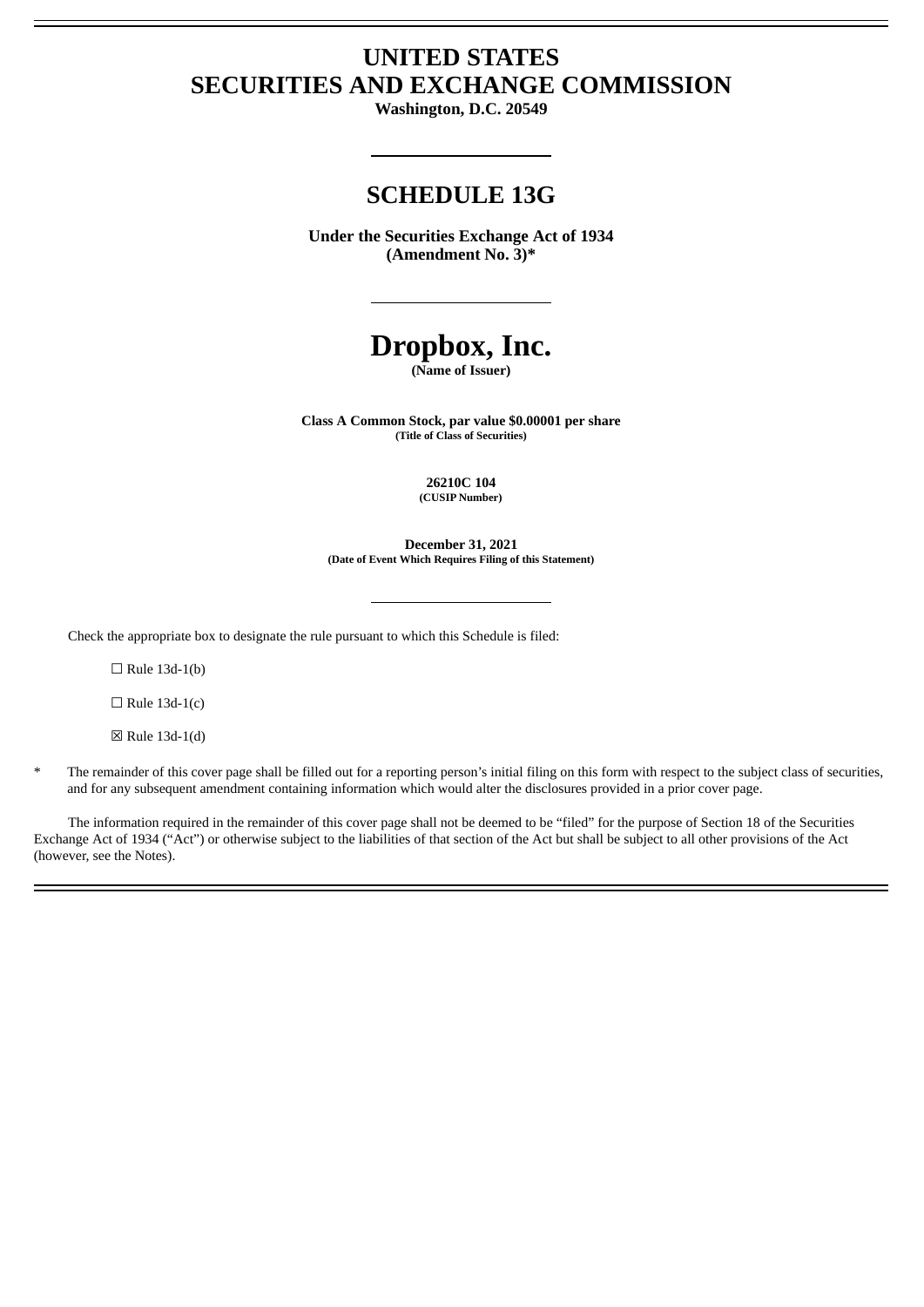# CUSIP No. 26210C 104

| 1.              |                                                                                     |                                      |                                  |
|-----------------|-------------------------------------------------------------------------------------|--------------------------------------|----------------------------------|
|                 | Names of Reporting Persons.                                                         |                                      |                                  |
|                 | Andrew W. Houston                                                                   |                                      |                                  |
| 2.              | Check the Appropriate Box if a Member of a Group (See Instructions)                 |                                      |                                  |
|                 | $(b)$ $\square$<br>(a) $\Box$                                                       |                                      |                                  |
|                 |                                                                                     |                                      |                                  |
| 3.              | <b>SEC Use Only</b>                                                                 |                                      |                                  |
|                 |                                                                                     |                                      |                                  |
| 4.              |                                                                                     | Citizenship or Place of Organization |                                  |
|                 |                                                                                     | <b>United States of America</b>      |                                  |
|                 |                                                                                     | <b>Sole Voting Power</b><br>5.       |                                  |
|                 |                                                                                     |                                      |                                  |
| Number of       |                                                                                     |                                      | 91,867,582 (See Item 4(a) below) |
| <b>Shares</b>   |                                                                                     | 6.                                   | <b>Shared Voting Power</b>       |
| Beneficially    |                                                                                     |                                      |                                  |
| Owned by        |                                                                                     |                                      | $\overline{0}$                   |
| Each            |                                                                                     | $\overline{7}$ .                     | <b>Sole Dispositive Power</b>    |
| Reporting       |                                                                                     |                                      |                                  |
| Person<br>With: |                                                                                     |                                      | 91,821,182 (See Item 4(a) below) |
|                 |                                                                                     | 8.                                   | <b>Shared Dispositive Power</b>  |
|                 |                                                                                     |                                      | $\overline{0}$                   |
| 9.              | Aggregate Amount Beneficially Owned by Each Reporting Person                        |                                      |                                  |
|                 |                                                                                     |                                      |                                  |
|                 | 91,867,582 (See Item 4(a) below)                                                    |                                      |                                  |
| 10.             | Check if the Aggregate Amount in Row (9) Excludes Certain Shares (See Instructions) |                                      |                                  |
| 11.             | Percent of Class Represented by Amount in Row (9)                                   |                                      |                                  |
|                 |                                                                                     |                                      |                                  |
|                 | 23.5% (See Item 4(b) below)                                                         |                                      |                                  |
| 12.             | Type of Reporting Person (See Instructions)                                         |                                      |                                  |
|                 | IN                                                                                  |                                      |                                  |
|                 |                                                                                     |                                      |                                  |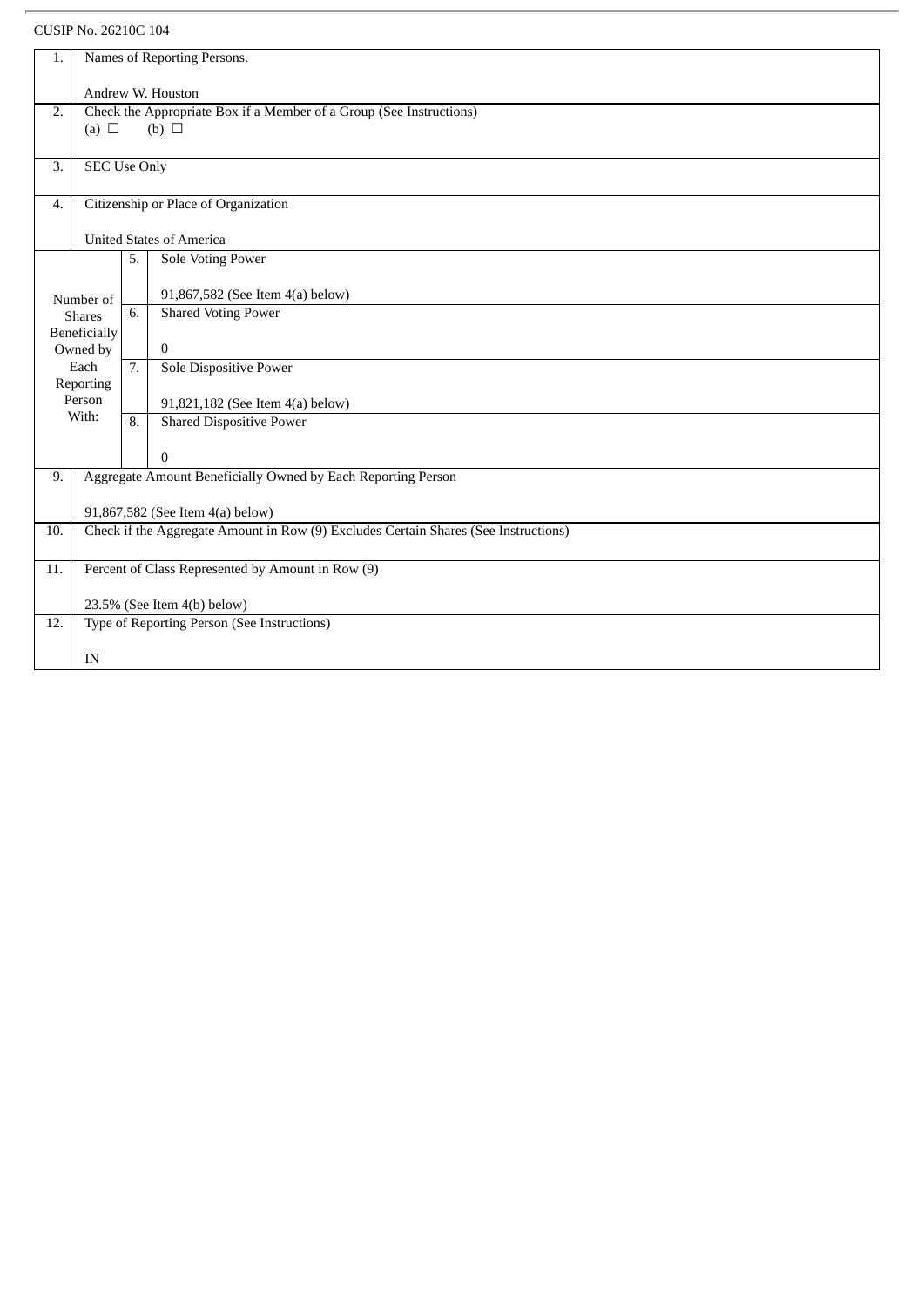#### **Item 1(a) Name of Issuer:**

Dropbox, Inc.

#### **Item 1(b) Address of Issuer's Principal Executive Offices:**

1800 Owens Street San Francisco, CA 94158

#### **Item 2 (a) Name of Person Filing:**

Andrew W. Houston

#### **Item 2 (b) Address of Principal Business Office or, if none, Residence:**

c/o Dropbox, Inc. 1800 Owens Street San Francisco, CA 94158

#### **Item 2 (c) Citizenship:**

Andrew W. Houston is a United States citizen

### **Item 2 (d) Title of Class of Securities:**

Class A Common Stock, par value \$0.00001 per share

#### **Item 2 (e) CUSIP Number:**

26210C 104

## If this statement is filed pursuant to §§240.13d-1(b) or 240.13d-2(b) or 240.13d-2(c), check whether the person filing is a: Not applicable.

#### **Item 4. Ownership**

#### (a) Amount beneficially owned:

As of December 31, 2021, (i) 9,297,117 shares of Class A Common Stock were held by Andrew W. Houston, (ii) 500,000 shares of Class A Common Stock and 72,913,073 shares of Class B Common Stock were held by Andrew Houston Revocable Trust u/a/d 9/7/2011, for which Mr. Houston serves as trustee (iii) 716,728 shares of Class A Common Stock and 7,893,764 shares of Class B Common Stock were held by the Houston Remainder Trust u/a 12/30/2010, for which Mr. Houston serves as trustee, and (iv) 500,500 shares of Class B Common Stock were held by the Houston 2012 Irrevocable Children's Trust u/a 4/12/2012, for which Mr. Houston serves as trustee. In addition, Mr. Houston has voting power over 46,400 shares of Class A Common Stock held by another stockholder, over which, under all but certain limited circumstances, Mr. Houston holds an irrevocable proxy, pursuant to a voting agreement between Mr. Houston and such stockholder.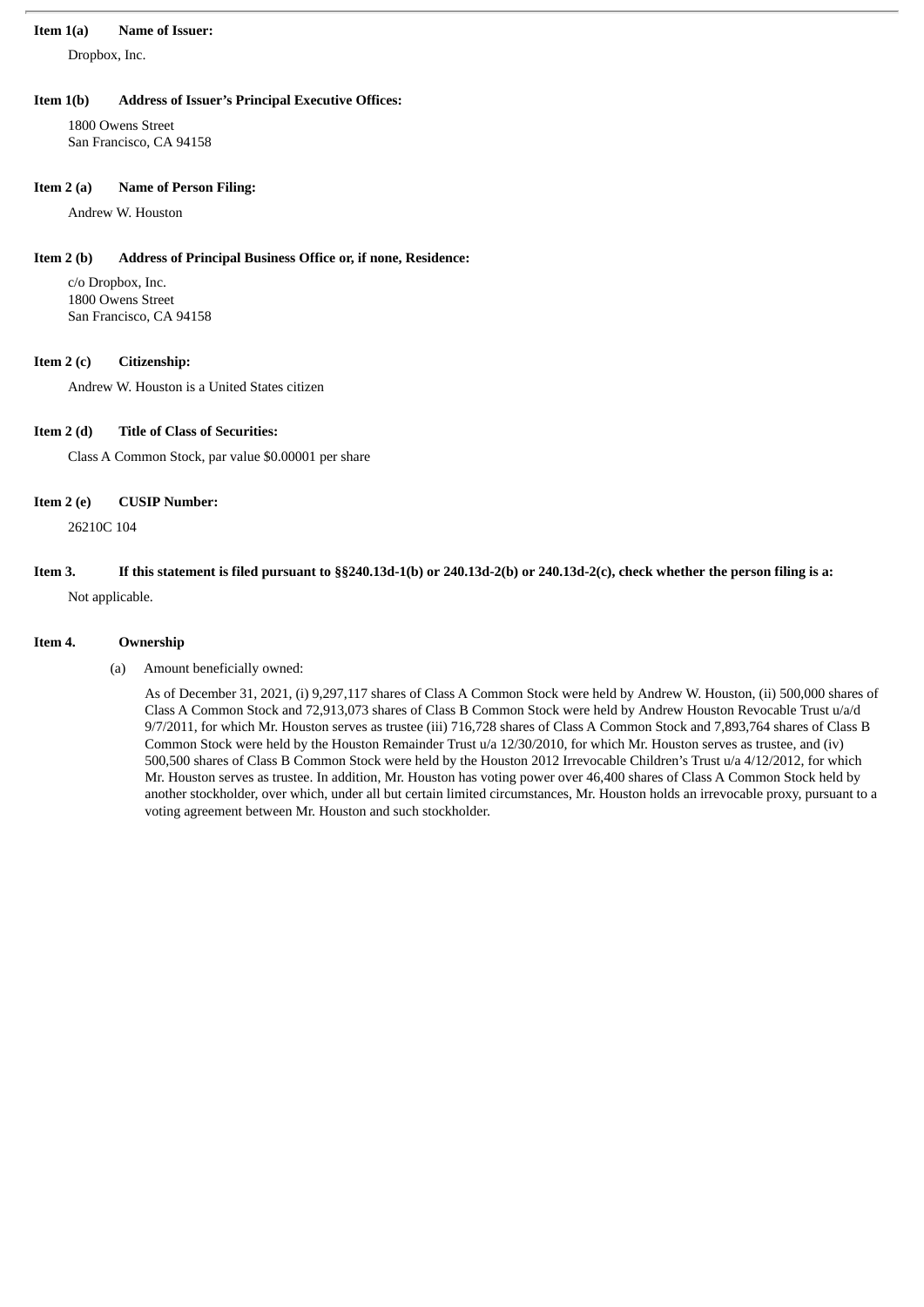Each share of Class B Common Stock is convertible into one share of Class A Common Stock at the option of the holder and has no expiration date. Each share of Class B Common Stock is entitled to ten votes per share, whereas each share of Class A Common Stock is entitled to one vote per share. The rights of the holders of Class A Common Stock and Class B Common Stock are identical, except with respect to the aforementioned conversion rights and voting rights.

(b) Percent of class:

23.5%

The ownership percentage above is calculated based on 309,895,627 shares of Class A Common Stock outstanding as of November 1, 2021, as reported in the Issuer's Form 10-Q filed with the Securities and Exchange Commission on November 5, 2021, which number includes restricted stock awards subject to vesting as such shares are entitled to vote, plus the assumed conversion of 81,307,337 shares of Class B Common Stock deemed beneficially owned by Mr. Houston, as described herein, into shares of Class A Common Stock.

(c) Number of shares as to which the person has:

(i) Sole power to vote or direct the vote: 91,867,582 shares

(ii) Shared power to vote or direct the vote: 0 shares

(iii) Sole power to dispose or to direct the disposition of: 91,821,182 shares

(iv) Shared power to dispose or to direct the disposition of: 0 shares

#### **Item 5. Ownership of 5 Percent or Less of a Class**

Not applicable.

#### **Item 6. Ownership of More than 5 Percent on Behalf of Another Person**

Not applicable.

Item 7. Identification and Classification of the Subsidiary Which Acquired the Security Being Reported on By the Parent Holding **Company or Control Person**

Not applicable.

#### **Item 8. Identification and Classification of Members of the Group**

Not applicable.

#### **Item 9. Notice of Dissolution of Group**

Not applicable.

#### **Item 10. Certifications**

Not applicable.